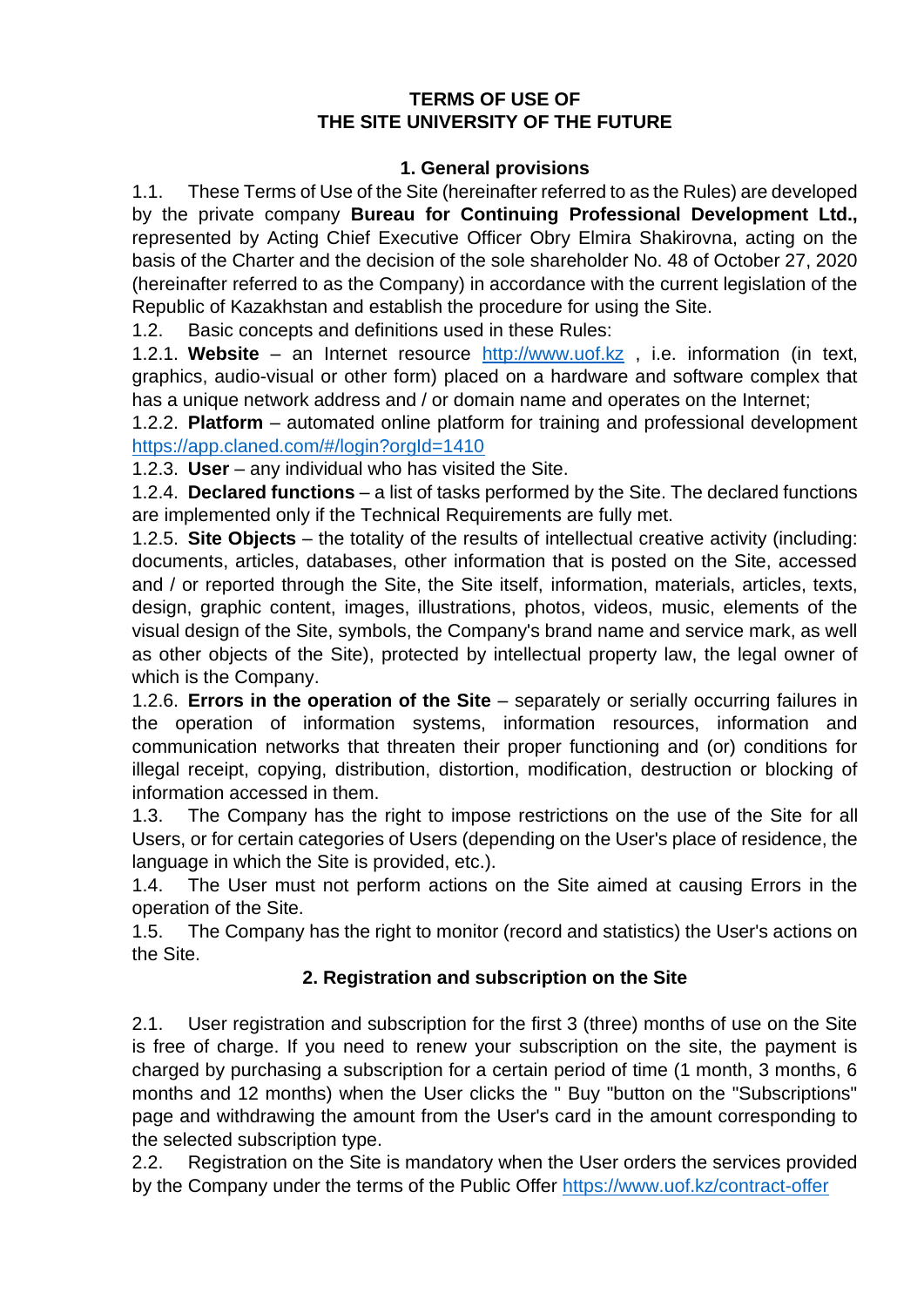2.3. Any User can register on the Site. When registering, the User is obliged to read and accept these Rules, if the User considers the Rules unacceptable for himself or the User does not agree with their terms, the User is obliged to stop the registration process without completing it.

2.4. The personal data provided by the User during registration must be reliable. The user is solely responsible for the security (resistance to guessing) of the password chosen by him, and also independently ensures the confidentiality of his password.

2.5. The User undertakes not to disclose to third parties the personal data specified by him during registration. If the User has any suspicions about the security of his unique username and password or the possibility of their unauthorized use by third parties, the User undertakes to immediately notify the Company of any unauthorized use of his username and password.

2.6. By providing a valid email address and / or cell phone number, the User confirms that he / she has access to them and has the necessary authority to use them.

## **3. User's Personal Account**

3.1. The User's Personal Account (hereinafter referred to as the Personal Account) is a User account on the Platform that contains the User's Personal Data, username and password, as well as other information determined at the discretion of the Company.

3.2. The User's access to his Personal Account is carried out by using a unique username and password.

3.3. The User's personal information contained in the Personal Account is stored and processed by the Company in accordance with the terms of the Agreement on the Protection of Personal Data of Users <https://www.uof.kz/legaldocuments> and <https://claned.com/privacy-policy/>

3.4. The Personal Account grants the User the right to:

3.4.1. access to information about the services available and/or provided to the User of the Site and Plaftorm;

3.4.2. monitoring (accounting and statistics) of User actions on the Site and Platform;

3.4.3. communication with the Company in the form offered by the Company;

3.4.4. perform other functions offered by the Company.

3.5. The User has the right to use his Personal Account for authorized access to the Objects of the Site and Plaftorma.

3.6. The User is solely responsible for all actions (as well as their consequences) within or using the Site and the Platform through the User's Personal Account, including cases of voluntary transfer by the User of data for access to the User's Personal Account to third parties on any terms (including under contracts or agreements). At the same time, all actions within or using the Site and Platform under the User's account are considered to be performed by the User himself, except for cases when the User has notified the Company of unauthorized access to the Site and Platform using the User's Personal Account and/or of any violation (suspected violation) of the confidentiality of his password.

3.7. The User is obliged to immediately notify the Company of any unauthorized (not authorized by the User) access to the Site and the Platform using the data of the User's Personal Account and/or of any violation (suspected violation) of the confidentiality of the data of the Personal Account.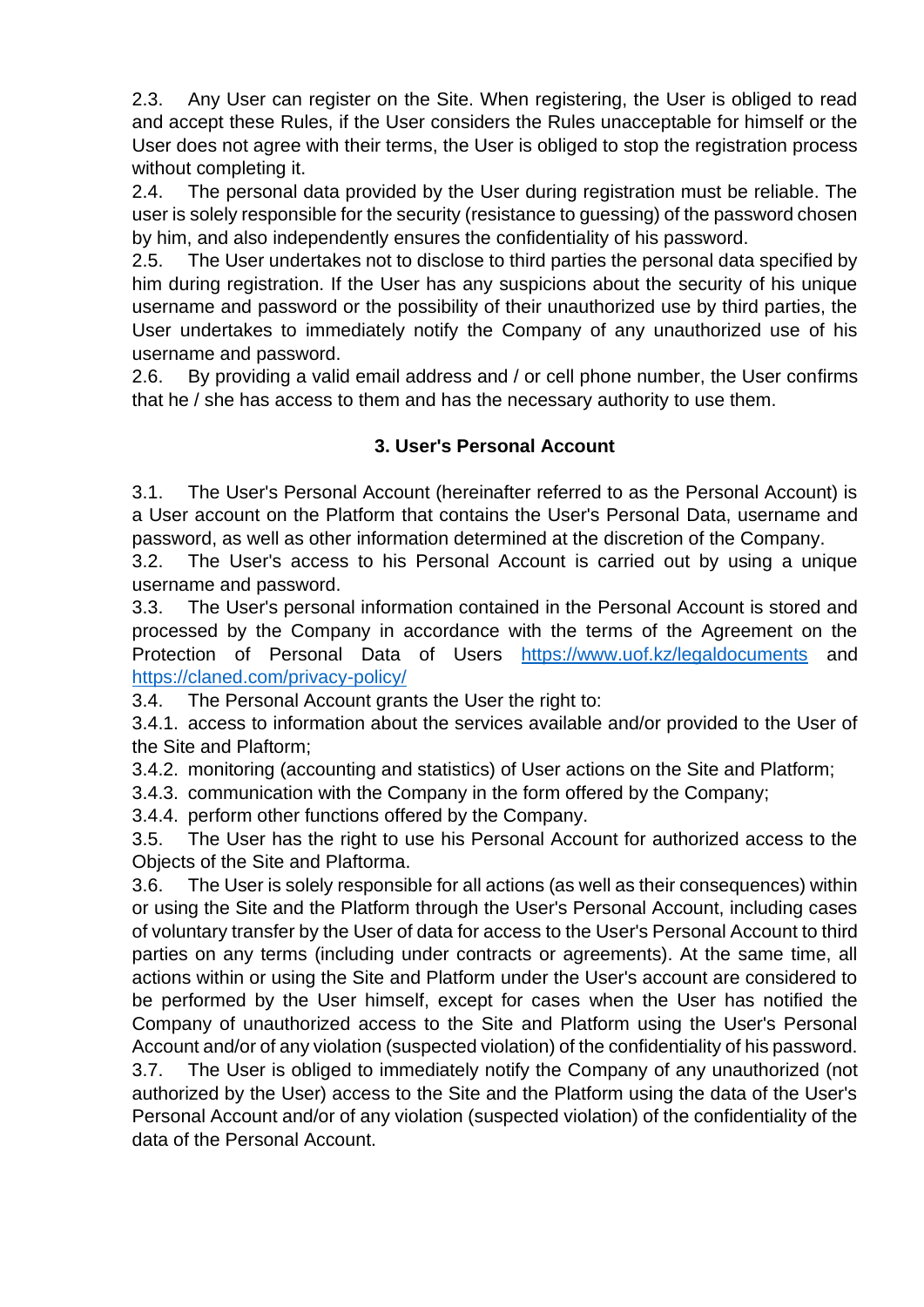3.8. The Company has the right to block the User's Personal Account, delete any content without explanation if the User violates the terms of the Rules and other documents governing the relationship between the Company and the User.

3.9. The Personal Account is not deleted. The Personal Account is created by the User only for the purposes of using the services provided by the Site.

## **4. Feedback**

4.1. All suggestions and questions of the User regarding the use of the Site should be sent to the support service of the Site at the email address [uof@aifc.kz](mailto:uof@aifc.kz)

4.2. The Company provides feedback to Users via e-mail from the e-mail address containing the domain name during working hours from 9: 00 to 18: 00 Nur-Sultan time [uof@aifc.kz;](mailto:uof@aifc.kz)

4.3. The User must have a valid email address to which the User has access. At the same time, the Company does not guarantee and is not responsible for the inability to receive messages from the Site due to the restrictions on received messages set by third parties on mail servers, including spam filters that identify the Company's messages as spam or questionable emails.

4.4. The User must have a valid mobile phone number of the mobile operator to which the User has access and have the necessary authority to use it.

## **5. Third-party information**

5.1. The Site contains hyperlinks to other sites on the Internet (hereinafter referred to as Third-party Sites). These third parties and their information (content) are not checked by the Company for compliance with certain requirements (reliability, completeness, legality, harmfulness, etc.). The Company is not responsible for any information, materials posted on third-party sites that the User gets access to using the Site, including any opinions or statements expressed on third-party sites, advertising, etc., as well as for the availability of such sites or content and the consequences of their use by the User.

5.2. A link (in any form) to any site, product, service, or any information of a commercial or non-commercial nature posted on the Site does not constitute an endorsement or recommendation of these products (services, activities) on the part of the Company, except in cases where this is explicitly stated on the Site.

# **6. Terms of Intellectual Property Rights**

6.1. The Company grants the User a Non-exclusive right to use the Objects of the site without receiving income (direct or indirect commercial benefit) from such use, exclusively for their own consumption in the following ways and under the specified conditions:

6.1.1. The territory of use – on the Internet at the network address [http://www.uof.kz;](http://www.uof.kz/)

6.1.2. Term of use –for the entire term of the Rules;

6.1.3. Permitted methods of use - the right of access (viewing).

6.2. Any other use of the Site Objects in a manner not expressly permitted by the Rules, without the written permission of the Company, is prohibited and is illegal. Including in relation to the Objects of the Site, the User undertakes to: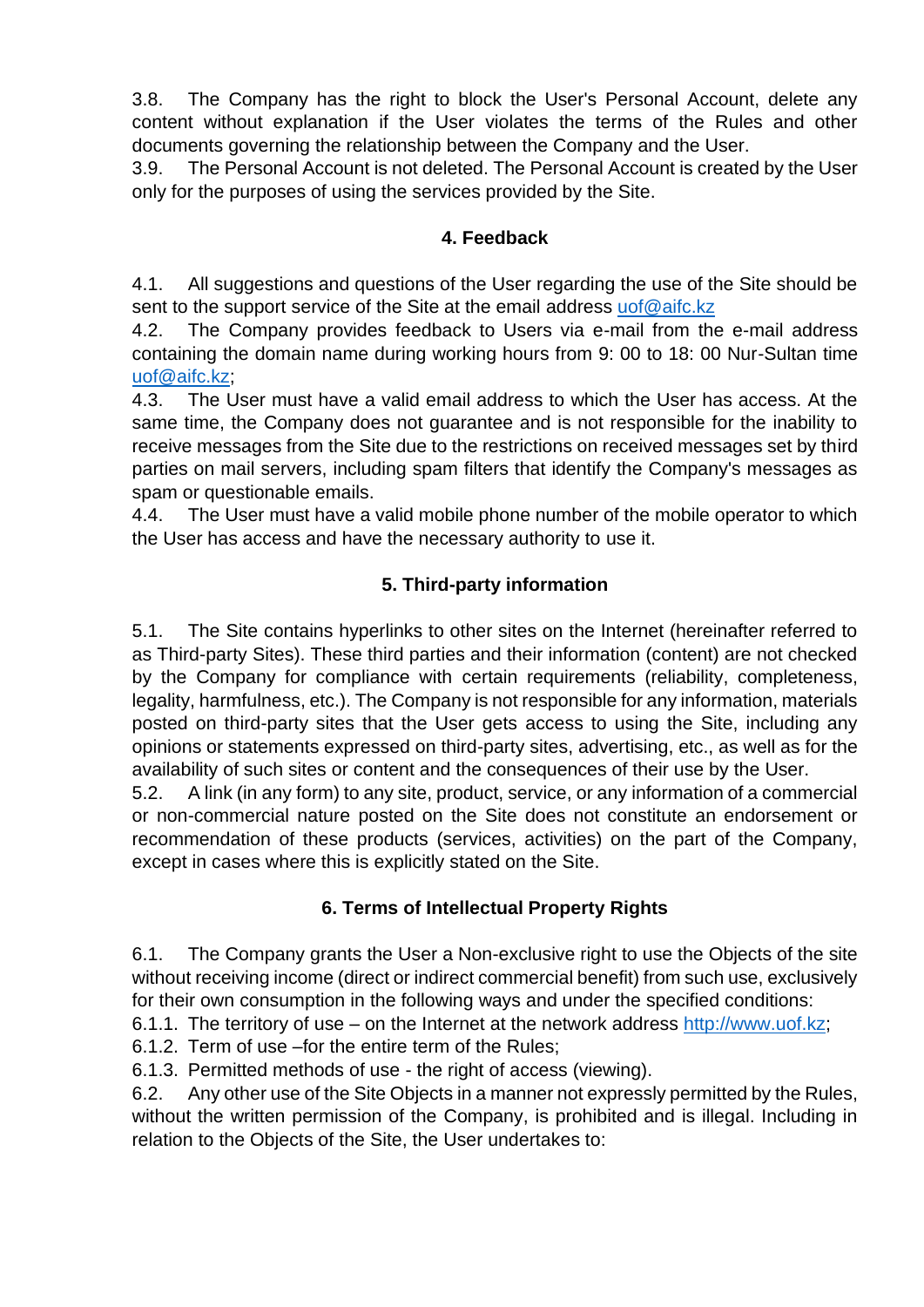6.2.1. not to distribute in any way, form and conditions (sell, change, give, rent (rent), provide for temporary use, perform other operations, including in an open information and communication network);

6.2.2. not to make public in any way and conditions (publication, public display, public performance, communication and (or) communication to the public and other ways); 6.2.3. do not report on the air and /or via cable;

6.2.4. do not decompile or adapt the software on which the Site is based.;

6.2.5. not to modify (not to process) the software on which the Site performance and (or) the Site Objects are based.

6.3. All Objects of the Site may be reproduced, reprinted and retransmitted in any mass media( hereinafter referred to as mass media), on Internet servers or on any other media only with the written consent of the Company. In case of obtaining the written consent of the Company to use the Objects in the ways specified above in this paragraph of the Rules, the Site Objects are used with a mandatory hyperlink to the Site as the original source and with the preservation of the meaning set out in the document. This restriction applies equally to all media outlets, including Internet pages. The active hyperlink to the Site must be specified in the first or second sentences of the document text.

6.4. Any reprint or retransmission, reproduction, copying and/or distribution in any form on any resources, including on Internet sites, both in the original form and in the form of fragments of documents posted on the Site and the Platform is prohibited. The rights to use in any form the documents of these categories can only be obtained with the written permission of the authors of the documents themselves.

6.5. The Company pays special attention to the fact that the legislation of the Republic of Kazakhstan provides for civil, administrative and criminal liability for the illegal use of intellectual property objects, including by posting copies or parts of them on the Internet. 6.6. The Company has the right to demand payment of a fine in the amount of 50 000 tenge, in case of any unauthorized use of the Site and Platform Objects and / or violation of clauses 6.3. and 6.4. of these Rules.

## **7. Technical requirements for working on the Site**

7.1. Requirements for the User's software and hardware:

7.1.1. a valid email address to which the User has access. At the same time, the Company does not guarantee and is not responsible for the inability to provide Services due to restrictions on received messages set by third parties on mail servers, including spam filters that identify the Company's messages as spam or questionable emails.;

7.1.2. the valid mobile number of the mobile operator to which the User has access and has the necessary authority to use it;

7.1.3. the relative smooth operation of the Site is possible in the Internet browsers Microsoft Internet Explorer 9.0 and higher, Opera 10.0 and higher, Mozilla Firefox 10.0 and higher, Google Chrome 10.0 and higher, Safari 5.0 and higher, while the Internet browser settings must support Java script. Otherwise, the Content may be displayed incorrectly and / or the performance of the Declared Functions will be impossible.;

7.1.4. software tools that allow you to edit a document in the format .doc (MS Word);

7.1.5. hardware requirements of the User's software and hardware (computer, terminal, device) that meet the requirements of the operating system.